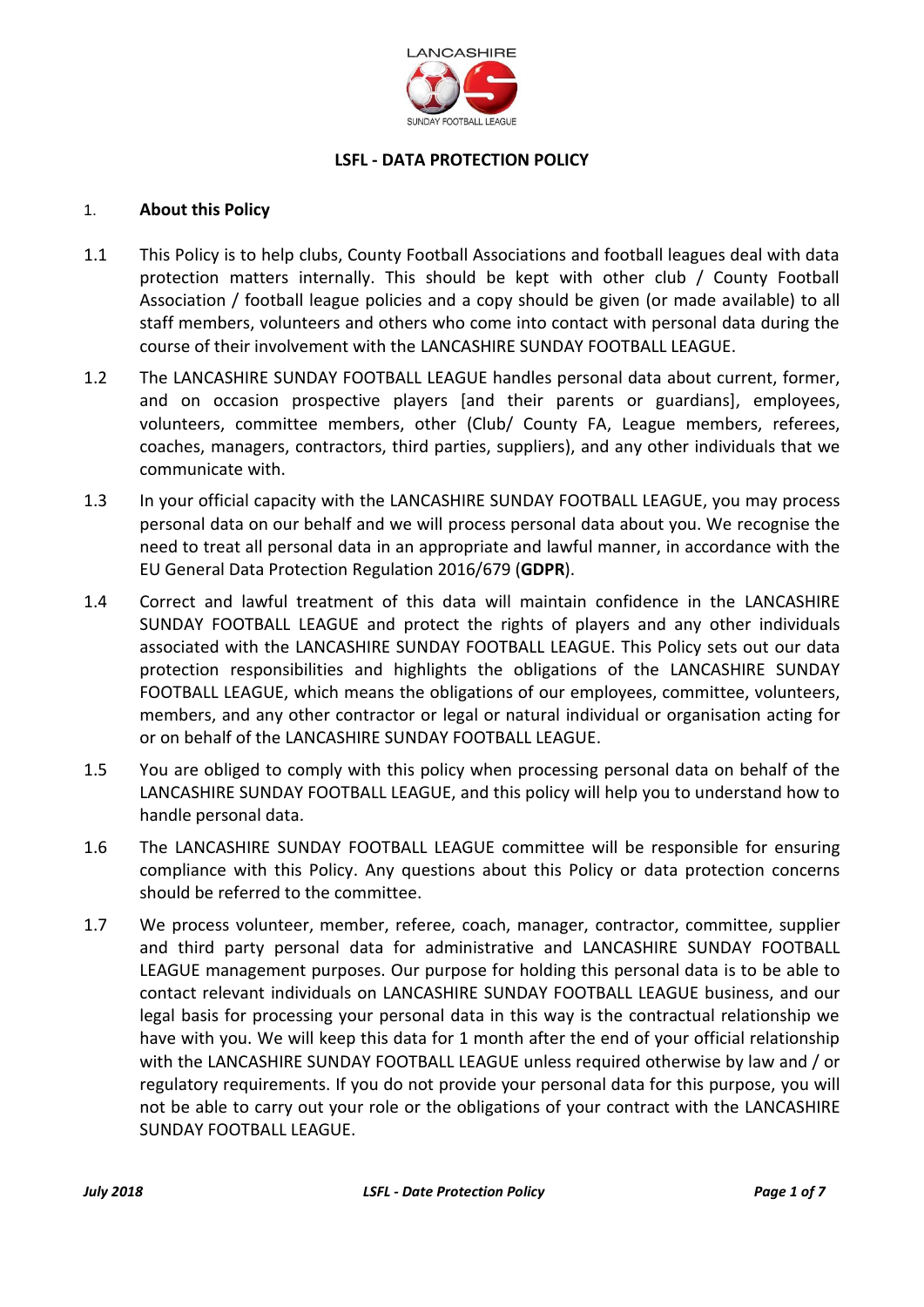

#### 2. **What we need from you**

- 2.1 To assist with our compliance with GDPR we will need you to comply with the terms of this policy. We have set out the key guidance in this section but please do read the full policy carefully.
- 2.2 Please help us to comply with the data protection principles (set out briefly in section [3](#page-2-0) of this policy and in further detail below):
- 2.2.1 Please ensure that you only process data in accordance with our transparent processing as set out in our Privacy notice;
- 2.2.2 Please only process personal data for the purposes for which we have collected it (i.e. if you want to do something different with it then please speak to Nikki Nye first);
- 2.2.3 Please do not ask for further information about players and / or members and / or staff and / or volunteers without first checking with Nikki Nye;
- 2.2.4 if you are asked to correct an individual's personal data, please make sure that you can identify that individual and, where you have been able to identify them, make the relevant updates on our records and systems;
- 2.2.5 Please comply with our retention periods listed in our Privacy Notice and make sure that if you still have information which falls outside of those dates, that you delete/destroy it securely;
- 2.2.6 please treat all personal data as confidential. If it is stored in electronic format, then please consider whether the documents themselves should be password protected or whether your personal computer is password protected and whether you can limit the number of people who have access to the information. Please also consider the security levels of any cloud storage provider (and see below). If it is stored in hard copy format, then please make sure it is locked away safely and is not kept in a car overnight or disposed of in a public place;
- 2.2.7 if you are looking at using a new electronic system for the storage of information, please talk to Nikki Nye first so that we can decide whether such a system is appropriately secure and complies with GDPR;
- 2.2.8 if you are planning on sharing personal data with anybody new or with a party outside the FA structure then please speak to Nikki Nye before doing so who will be able to check that the correct contractual provisions are in place and that we have a lawful basis to share the information;
- 2.2.9 if you receive a subject access request (or you think somebody is making a subject access request for access to the information we hold on them) then please tell Nikki Nye as soon as possible because we have strict timelines in which to comply;
- 2.2.10 if you think there has been a data breach (for example you have lost personal data or a personal device which contains personal data, or you have been informed that a coach has done so, or you have sent an email and open copied all contacts in) then please speak to Nikki Nye who will be able to help you to respond.

If you have any questions at any time, then please just ask Nikki Nye. We are here to help.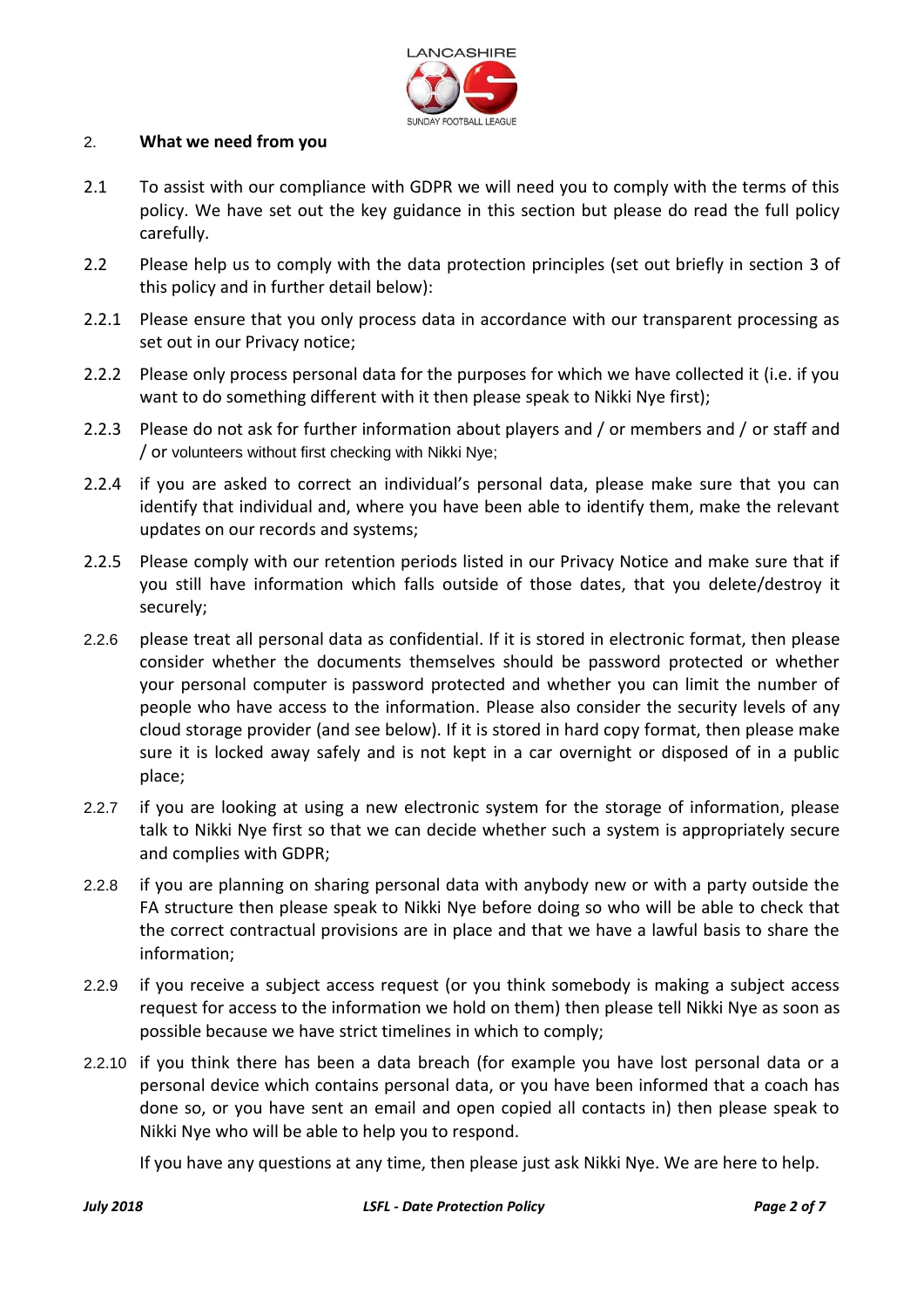

#### <span id="page-2-0"></span>3. **Data protection principles**

- 3.1 Anyone processing personal data must comply with the enforceable principles of data protection. Personal data must be:
- 3.1.1 Processed lawfully, fairly and in a transparent manner;
- 3.1.2 Collected for only specified, explicit and legitimate purposes;
- 3.1.3 Adequate, relevant and limited to what is necessary for the purpose(s) for which it is processed;
- 3.1.4 Accurate and, where necessary, kept up to date;
- 3.1.5 Kept in a form which permits identification of individuals for no longer than is necessary for the purpose(s) for which it is processed;
- 3.1.6 Processed in a manner that ensures its security by appropriate technical and organisational measures to protect against unauthorised or unlawful processing and against accidental loss, destruction or damage;
- 3.2 We are responsible for and must be able to demonstrate compliance with the data protection principles listed above.

#### 4. **Fair and lawful processing**

- 4.1 This Policy aims to ensure that our data processing is done fairly and without adversely affecting the rights of the individual.
- 4.2 Lawful processing means data must be processed on one of the legal bases set out in the GDPR. When special category personal data is being processed, additional conditions must be met.

## 5. **Processing for limited purposes**

- 5.1 The LANCASHIRE SUNDAY FOOTBALL LEAGUE collects and processes personal data. This is data we receive directly from an individual and data we may receive from other sources.
- 5.2 We will only process personal data for the purposes of the LANCASHIRE SUNDAY FOOTBALL LEAGUE as instructed by the committee, the County FA or The FA, or as specifically permitted by the GDPR. We will let individuals know what those purposes are when we first collect the data or as soon as possible thereafter.

#### 6. **Consent**

- 6.1 One of the lawful basis on which we may be processing data is the individual's consent.
- 6.2 An individual consents to us processing their personal data if they clearly indicate specific and informed agreement, either by a statement or positive action.
- 6.3 Individuals must be easily able to withdraw their consent at any time and withdrawal must be promptly honoured. Consents should be refreshed every season.
- 6.4 Explicit consent is usually required for automated decision-making and for cross-border data transfers, and for processing special category personal data. Where children are involved then the consent must be in writing from parent/guardian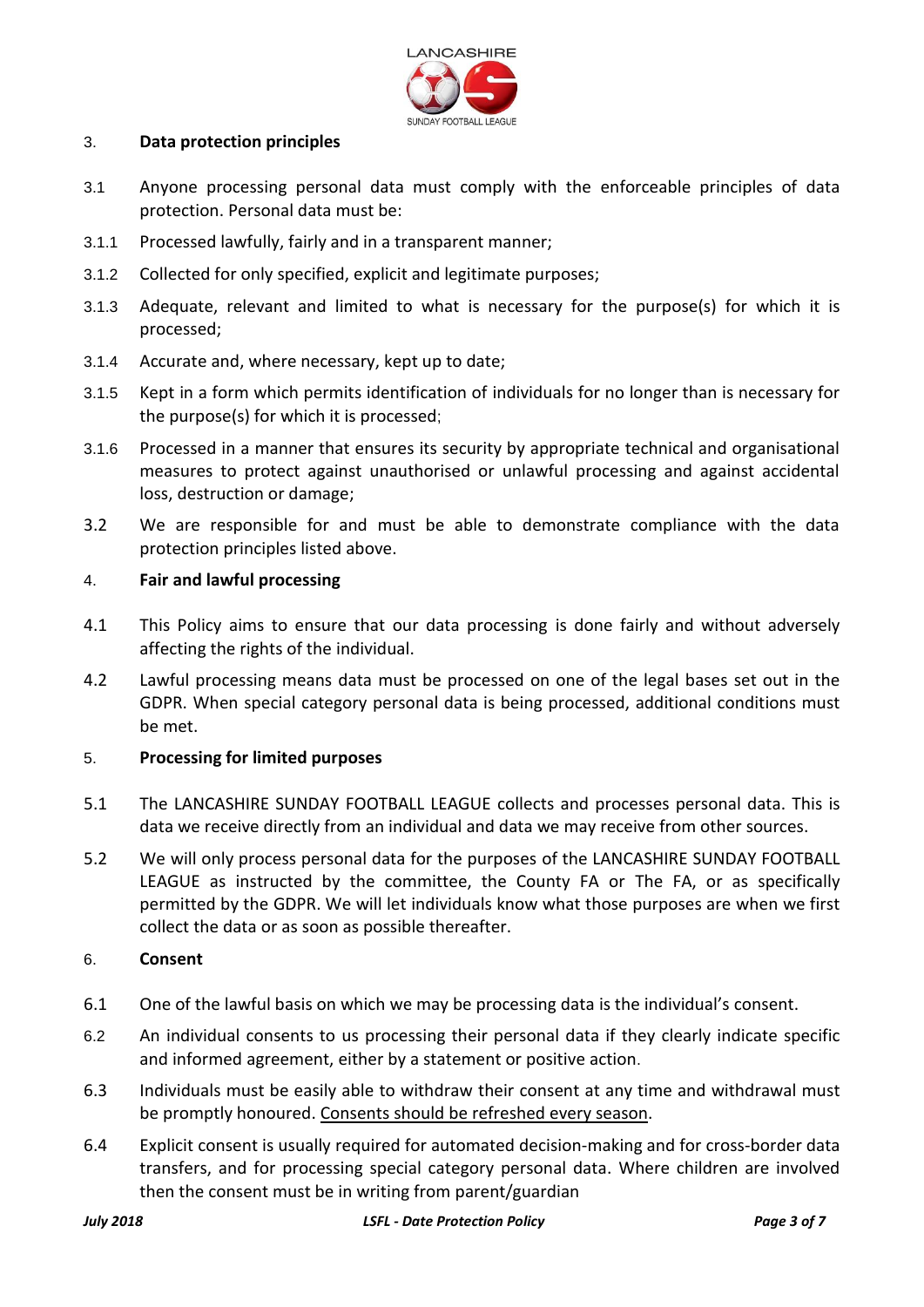

- 6.5 Where consent is our legal basis for processing, we will need to keep records of when and how this consent was captured.
- 6.6 Our Privacy Notice sets out the lawful bases on which we process data of our players and members.

## 7. **Notifying individuals**

- 7.1 Where we collect personal data directly from individuals, we will inform them about:
- 7.1.1 The purpose(s) for which we intend to process that personal data;
- 7.1.2 The legal basis on which we are processing that personal data;
- 7.1.3 Where that legal basis is a legitimate interest, what that legitimate interest is;
- 7.1.4 Where that legal basis is statutory or contractual, any possible consequences of failing to provide that personal data;
- 7.1.5 The types of third parties, if any, with which we will share that personal data, including any international data transfers;
- 7.1.6 Their rights as data subjects, and how they can limit our use of their personal data;
- 7.1.7 The period for which data will be stored and how that period is determined;
- 7.1.8 Any automated decision-making processing of that data and whether the data may be used for any further processing, and what that further processing is.
- 7.2 If we receive personal data about an individual from other sources, we will provide the above information as soon as possible and let them know the source we received their personal data from;
- 7.3 We will also inform those whose personal data we process that we, the LANCASHIRE SUNDAY FOOTBALL LEAGUE, are the data controller in regard to that data, and which individual(s) in the LANCASHIRE SUNDAY FOOTBALL LEAGUE are responsible for data protection.

## 8. **Adequate, relevant and non-excessive processing**

8.1 We will only collect personal data that is required for the specific purpose notified to the individual.

- 8.2 You may only process personal data if required to do so in your official capacity with the LANCASHIRE SUNDAY FOOTBALL LEAGUE. You cannot process personal data for any reason unrelated to your duties.
- 8.3 The LANCASHIRE SUNDAY FOOTBALL LEAGUE must ensure that when personal data is no longer needed for specified purposes, it is deleted or anonymised.

#### 9. **Accurate data**

We will ensure that personal data we hold is accurate and kept up to date. We will check the accuracy of any personal data at the point of collection and at the start of each season. We will take all reasonable steps to destroy or amend inaccurate or out-of-date data.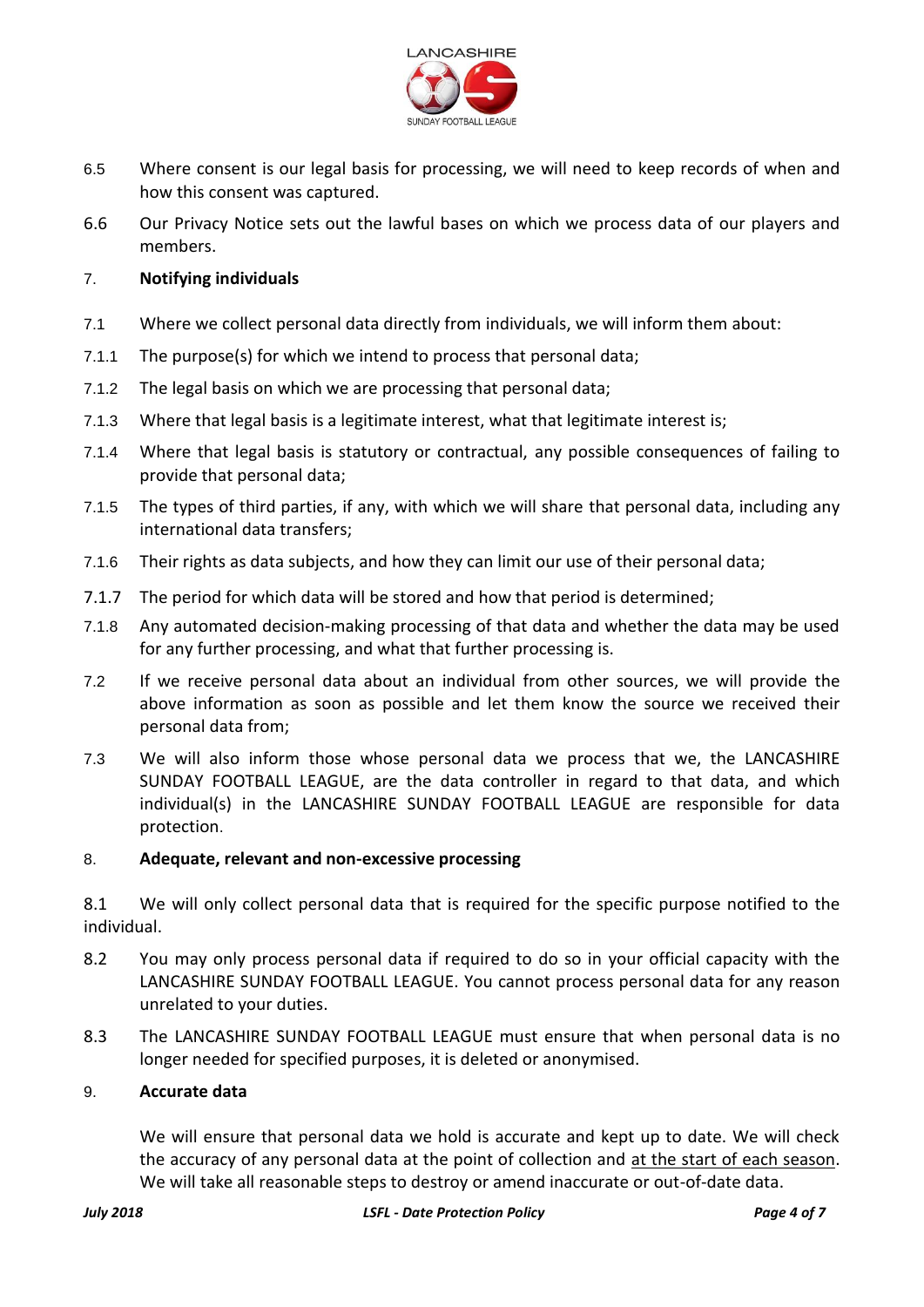

#### 10. **Timely processing**

We will not keep personal data longer than is necessary for the purpose(s) for which they were collected. We will take all reasonable steps to destroy or delete data which is no longer required, as per our Privacy Notice.

## 11. **Processing in line with data subjects' rights**

- 11.1 As data subjects, all individuals have the right to:
- 11.1.1 Be informed of what personal data is being processed;
- 11.1.2 Request access to any data held about them by a data controller;
- 11.1.3 Object to processing of their data for direct-marketing purposes (including profiling);
- 11.1.4 Ask to have inaccurate or incomplete data rectified;
- 11.1.5 Be forgotten (deletion or removal of personal data);
- 11.1.6 Restrict processing;
- 11.1.7 Data portability; and
- 11.1.8 Not be subject to a decision which is based on automated processing.
- 11.2 The LANCASHIRE SUNDAY FOOTBALL LEAGUE is aware that not all individuals' rights are absolute, and any requests regarding the above should be immediately reported to the committee, and if applicable escalated to the LANCASHIRE SUNDAY FOOTBALL LEAGUE for guidance.

#### 12. **Data security**

- 12.1 We will take appropriate security measures against unlawful or unauthorised processing of personal data, and against the accidental loss of, or damage to, personal data.
- 12.2 We have proportionate procedures and technology to maintain the security of all personal data.
- 12.3 Personal data will only be transferred to another party to process on our behalf (a **data processor**) where we have a GDPR-compliant written contract in place with that data processor.
- 12.4 We will maintain data security by protecting the confidentiality, integrity and availability of the personal data.
- 12.5 Our security procedures include:
- 12.5.1 **Entry controls.** Any stranger seen in entry-controlled areas should be reported.
- 12.5.2 **Secure desks, cabinets and cupboards.** Desks and cupboards should be locked if they hold personal data.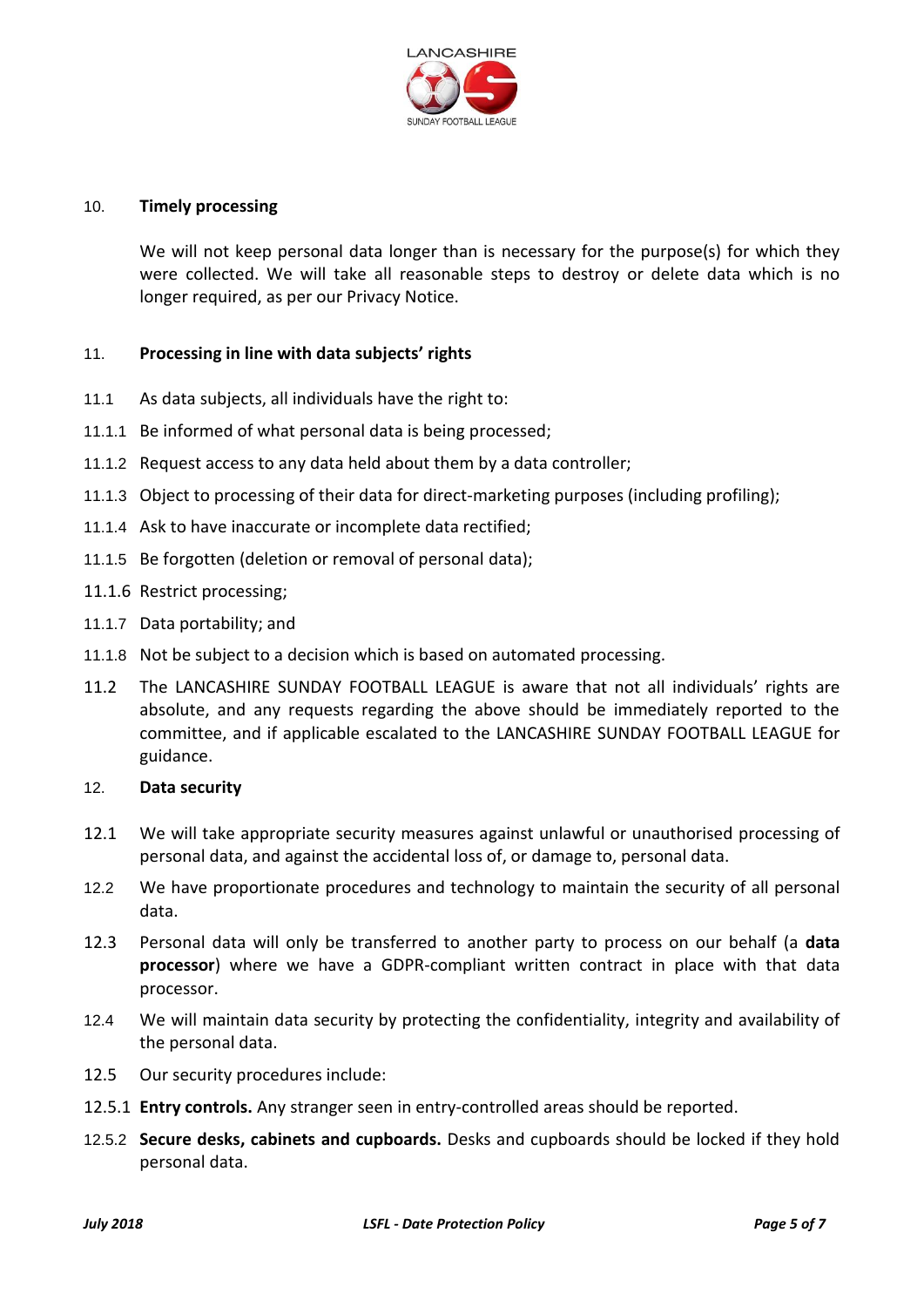

- 12.5.3 **Methods of disposal.** Paper documents should be shredded. Digital storage devices should be physically destroyed.
- 12.5.4 **Equipment.** Screens and monitors must not show personal data to passers-by and should be locked when unattended. Excel spreadsheets will be password protected.
- 12.5.5 **Personal Devices.** Anyone accessing or processing the LANCASHIRE SUNDAY FOOTBALL LEAGUE's personal data on their own device, must have and operate a password only access or similar lock function, and should have appropriate anti-virus protection. These devices must have the LANCASHIRE SUNDAY FOOTBALL LEAGUE's personal data removed prior to being replaced by a new device or prior to such individual ceasing to work with or support the LANCASHIRE SUNDAY FOOTBALL LEAGUE.

## 13. **Disclosure and sharing of personal information**

- 13.1 We share personal data with LANCASHIRE SUNDAY FOOTBALL LEAGUE The FA, and with applicable leagues using Whole Game System.
- 13.2 We may share personal data with third parties or suppliers for the services they provide and instruct them to process our personal data on our behalf as data processors. Where we share data with third parties, we will ensure we have a compliant written contract in place incorporating the minimum data processer terms as set out in the GDPR, which may be in the form of a supplier's terms of service.
- 13.3 We may share personal data we hold if we are under a duty to disclose or share an individual's personal data in order to comply with any legal obligation, or in order to enforce or apply any contract with the individual or other agreements; or to protect our rights, property, or safety of our employees, players, other individuals associated with the LANCASHIRE SUNDAY FOOTBALL LEAGUE or others.

## 14. **Transferring personal data to a country outside the EEA**

We may transfer any personal data we hold to a country outside the European Economic Area (**EEA**), provided that one of the appropriate safeguards applies.

## 15. **Reporting a personal data breach**

- 15.1 In the case of a breach of personal data, we may need to notify the applicable regulatory body and the individual.
- 15.2 If you know or suspect that a personal data breach has occurred, inform a member of the committee immediately, who may need to escalate to the LANCASHIRE SUNDAY FOOTBALL LEAGUE as appropriate. You should preserve all evidence relating to a potential personal data breach.